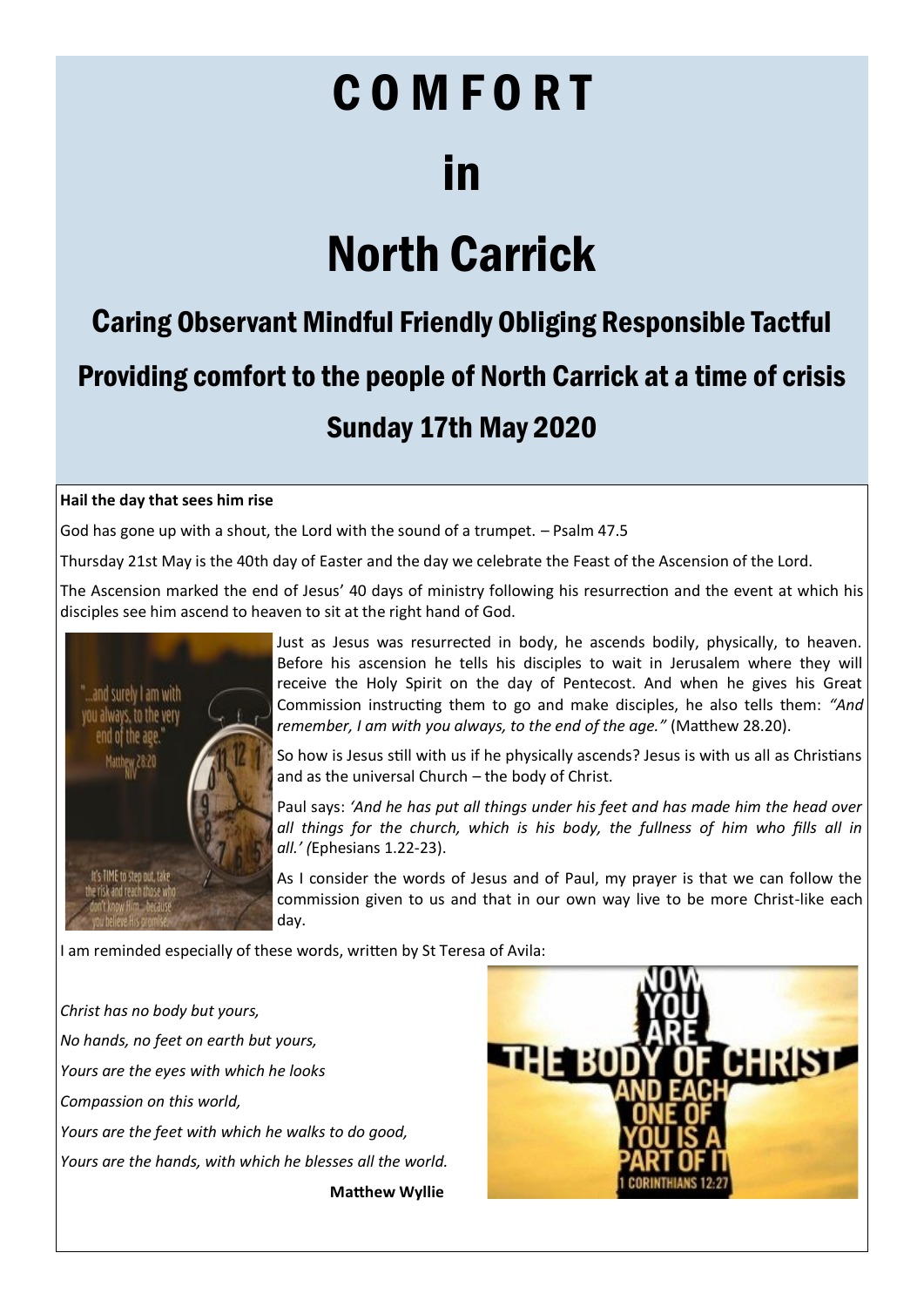### **A message from Lynne Rankin, Session Clerk of Maybole Parish Church**

A Prayer in Lockdown from the Church of Scotland website.

Lord, in a world turned upside down, where daily life is far from normal, we come to you, the One from whom our help comes.



The One who is the same, yesterday, today and for ever. We come to you, giving thanks that you have promised to always be with us. In your presence we find the security for which our hearts cry out at this time. In this time of personal and national crisis help us to believe this is true. Help us to trust in you.

Give us a faith that will be an anchor, firm and secure, in the storms we are going through.

Lord, we pray for all directly affected by the Coronavirus Covid-19.

For those who have been infected; those who have been hospitalised; those who have lost loved ones.

We pray also for all who are caring for and supporting those with the virus. Medical staff, health workers, carers. The emergency services. Families and friends.

Give them strength, compassion and love in these difficult days.

Lord, you knew abandonment and isolation. In the Garden of Gethsemane you were abandoned by your disciples. They slept while you prayed. In your anguish they could not keep watch with you.

On the cross you felt abandoned by your Father.

We pray for all who feel abandoned or isolated because of the emergency we are going through.

Help us, in these difficult days, to be good neighbours. To reach out in love to our neighbours in our communities and beyond.

Lord you said, 'By this everyone will know that you are my disciples, if you have love for one another.'

We give thanks for all who by their acts of love and selfless service are standing by their neighbours especially in these challenging days.

Amen.

### **From Marguerite Hunter Blair, Chair of Our Lady and St Cuthbert's Parish Pastoral Council**

"The Holy Spirit whom the Father will send in my name, will teach you all things and remind you of all that I have told you" John 14:26

The 6th Sunday of Easter reminds us that we have the power of the Holy Spirit within us and that we must use this Spirit to follow in the path and deeds of Jesus. Jesus said to his disciples: "If you love me you will keep my commandments. I shall ask the Father, and He will give you another Advocate to be with you forever, that Spirit of truth is with you, He is in you. I will not leave you orphans; I will come back to you."

A crisis brings out the best in us all. We only need to look around us every day to see this in our community. It is easy to find things to clap about and even easier to be moved to tears at the goodness around us. But at times we can feel very disappointed in ourselves or in others. With the current restrictions in place we can be quick to judge others harshly for apparently not following the rules. In these challenging times we need to draw on the strength of the Holy Spirit to give us the wisdom and ability to be compassionate and forgiving and follow in the path of Jesus.

In your quiet place of prayer reflect on the beautiful hymn

Be still, and know I am with you,

Be still, I am the Lord.

I will not leave you orphans.

I leave you with my world. Be one.

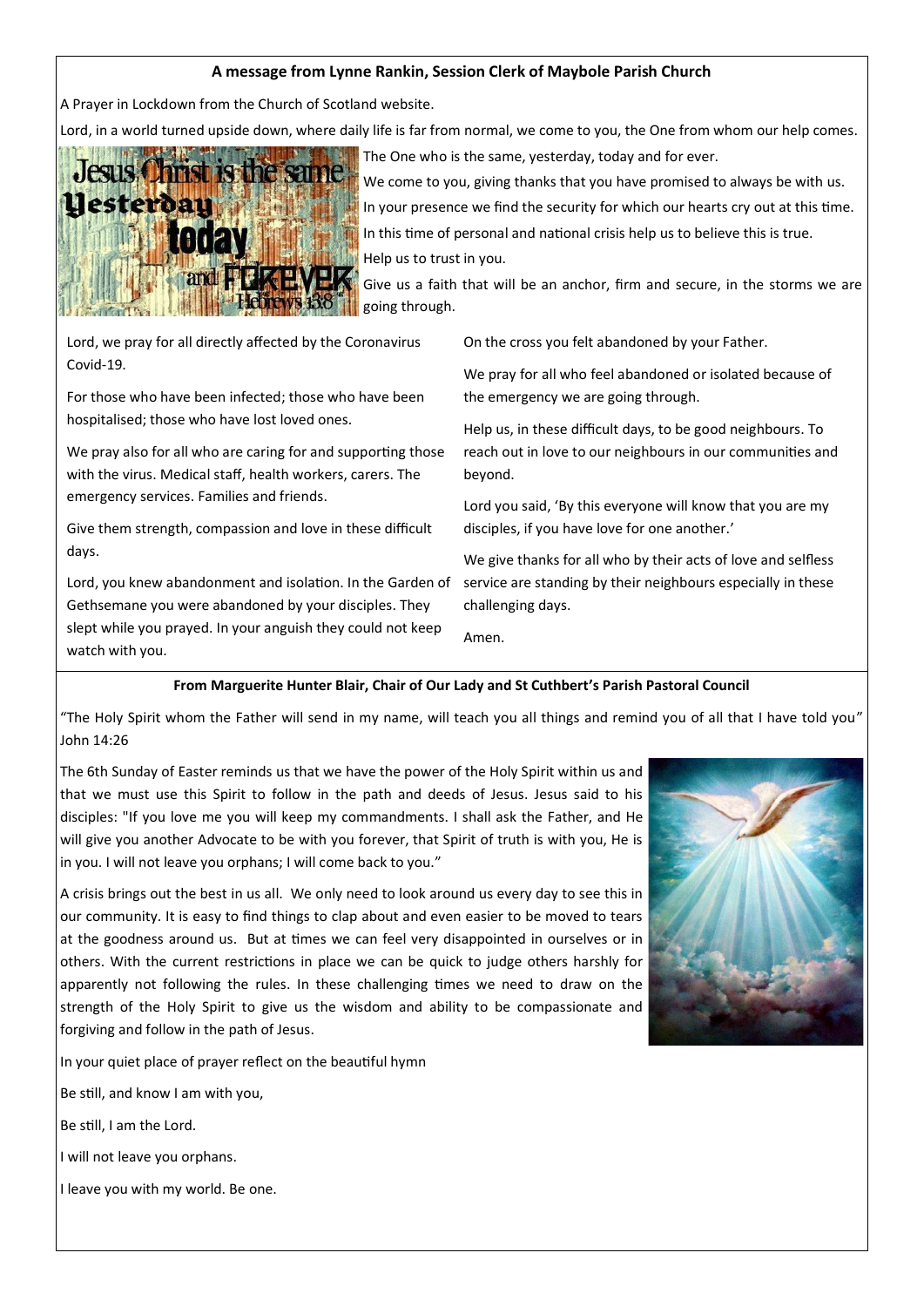#### **From Rev Dr John Lochrie, Locum Minister at Crosshill and Maybole Parish Churches**

When St Paul crossed into Europe one of his objectives was to visit Athens. That was a city that seemed to offer great potential for the faith. It appeared to be particularly religious, being full of temples and shrines dedicated to almost every known god. Just in case, there was even an altar to the Unknown God. Clearly for the Athenians nothing was to be left to chance.

Athens was also a place where many were eager to hear and debate new ideas, and it had seemed to be the ideal forum for such discussions. Luke puts it clearly in Acts 17:21 –"all the Athenians and strangers which were there spent their time in nothing else, but to tell or hear some new thing".



When Paul arrived, having been forced out of Thessalonica, he began as he usually did, in the synagogue, but soon began to preach openly in the market. What he said there attracted attention because his preaching of the resurrection was strange and new. Some of the philosophers of Athens brought Paul to the Areopagus seeking enlightenment.

The Areopagus was a rocky hill just below the Acropolis, the home of the Parthenon and other temples. The significance of taking Paul to the Areopagus is not always clear to us.

That was where the City Council met. It was composed of elected citizens and was the origin of democracy (literally in Greek, rule of the people by the people for the people).

Here then was a golden opportunity for Paul. On the Areopagus he had the ear of the people who really mattered in Athens. It is clear from Acts that they listened, that they showed interest in what Paul had to say. Unfortunately that was all. Athens listened, but Athens did nothing and Paul moved on to Corinth leaving Athens as the city of what might have been.

Listening to a message is never enough. It has to be heard and then there has to be action. That is something we need to remember just now. Turning on the radio or the television for the daily Covid briefings is all very well.

There we get the message – Stay at home. As a message it is valuable, but only if we all follow it.

It is becoming clear that for some this is becoming more and more difficult as the lockdown lengthens and the weather improves.

The temptation to be out and about seems to be becoming harder to resist. Perhaps the time has come, as has happened in England; to change the message, but Stay Alert does not really seem to mean anything.

Perhaps a more appropriate message for the coming weeks as small changes are likely to be made to the lockdown advice, was suggested in a letter to the Herald recently – Stay Apart. When and if we are allowed out more staying apart to maintain social distancing will be vitally important.

As Paul's experience showed in Athens listening is all very well, but if that is the end of the matter it is of no use at all.

#### **North Carrick Community Resilience - Isolation Support**

The wonderful volunteer teams of North Carrick Community Resilience - Isolation Support are now able to offer the following services for our elderly and vulnerable:

Prescription pick up and delivery

Groceries delivery, with phone payment system for certain shops now available

Telephone chats/support/befriending/therapy

Dog sitting and dog walking

Advice on games and activities to keep you busy at home

Signposting to other support agencies

Help with getting pets to the Vet

To register for help/support please call 07707056170 (Mon-Sat 9.30am-12.30pm)

or email northcarrickresilience@outlook.com